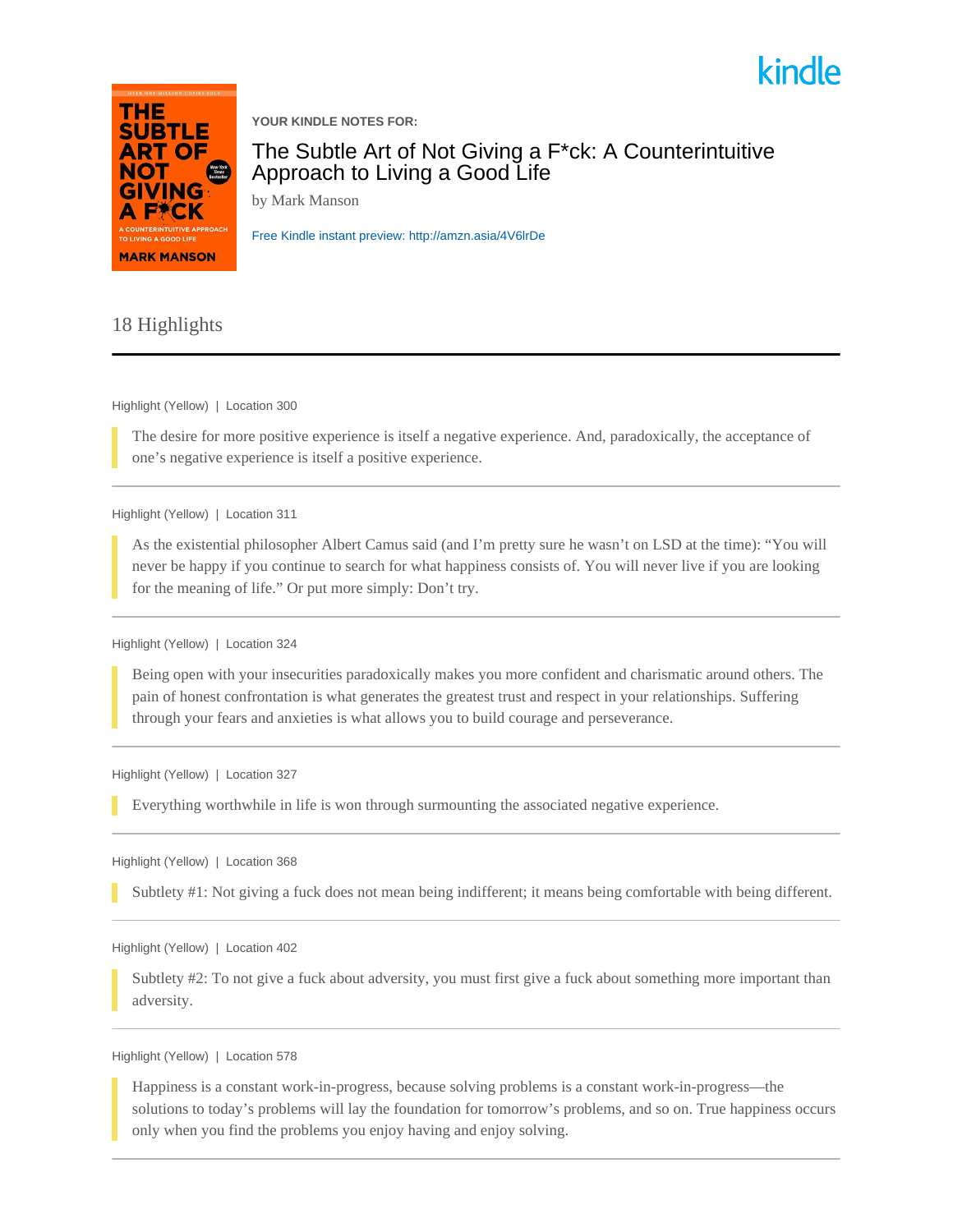## kindle

Highlight (Yellow) | Location 583

Whatever your problems are, the concept is the same: solve problems; be happy. Unfortunately, for many people, life doesn't feel that simple. That's because they fuck things up in at least one of two ways: 1. Denial. Some people deny that their problems exist in the first place. And because they deny reality, they must constantly delude or distract themselves from reality. This may make them feel good in the short term, but it leads to a life of insecurity, neuroticism, and emotional repression. 2. Victim Mentality. Some choose to believe that there is nothing they can do to solve their problems, even when they in fact could. Victims seek to blame others for their problems or blame outside circumstances. This may make them feel better in the short term, but it leads to a life of anger, helplessness, and despair.

Highlight (Yellow) | Location 605

Emotions are simply biological signals designed to nudge you in the direction of beneficial change.

Highlight (Yellow) | Location 1182

If you want to change how you see your problems, you have to change what you value and/or how you measure failure/success.

Highlight (Yellow) | Location 1373

There is a simple realization from which all personal improvement and growth emerges. This is the realization that we, individually, are responsible for everything in our lives, no matter the external circumstances.

Highlight (Yellow) | Location 1375

We don't always control what happens to us. But we always control how we interpret what happens to us, as well as how we respond.

Highlight (Yellow) | Location 1823

Well, next time you're at a swanky cocktail party and you want to impress somebody, try dropping Manson's law of avoidance on them: The more something threatens your identity, the more you will avoid it.

Highlight (Yellow) | Location 1833

You avoid writing that screenplay you've always dreamed of because doing so would call into question your identity as a practical insurance adjuster. You avoid talking to your husband about being more adventurous in the bedroom because that conversation would challenge your identity as a good, moral woman. You avoid telling your friend that you don't want to see him anymore because ending the friendship would conflict with your identity as a nice, forgiving person.